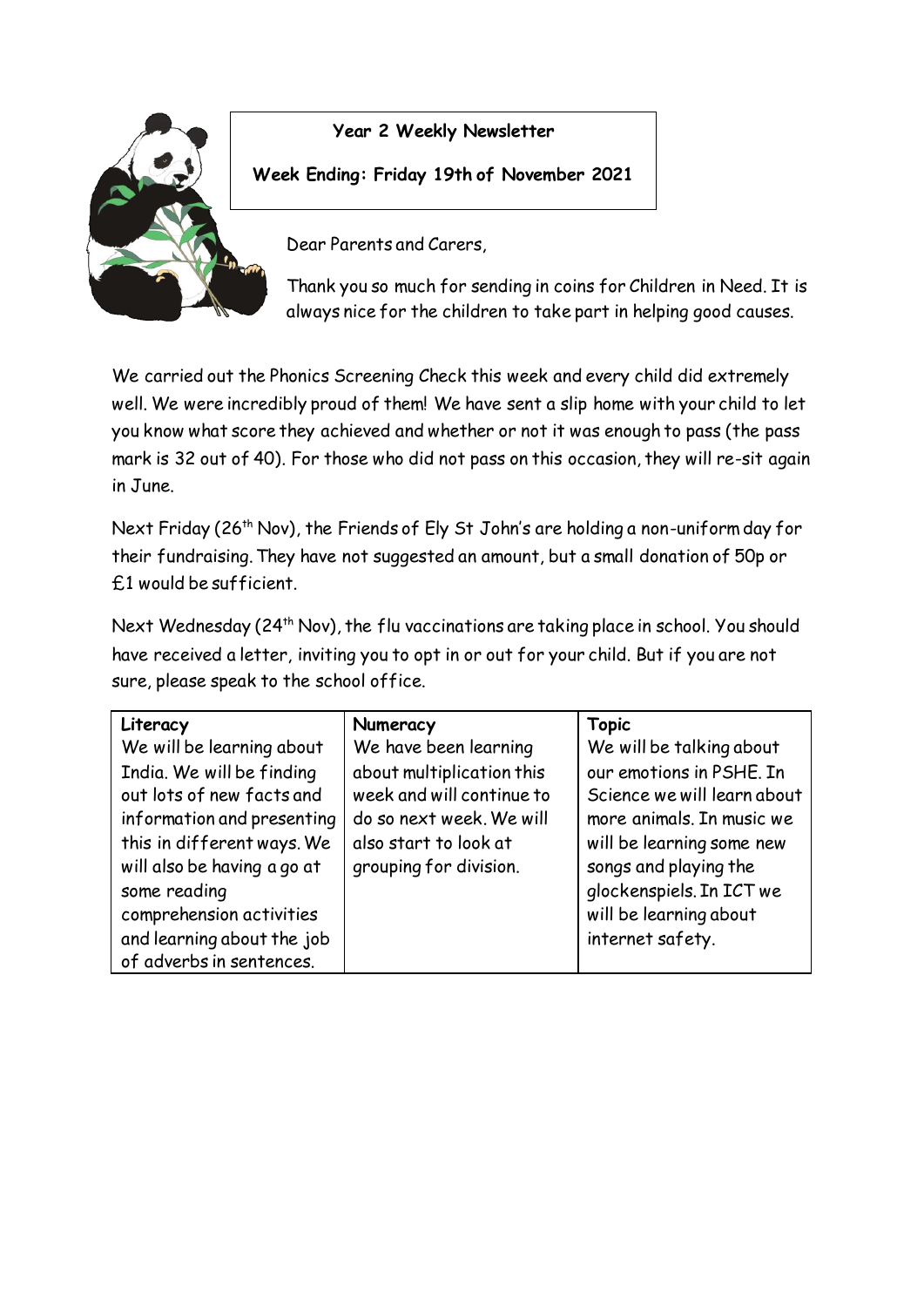## **Homework**

**Please complete homework in the green homework book and make sure your child hands it in no later than Wednesday each week. Marked books will be returned to them on Friday each week.** 

| Reading                                     | CLIC Learn-its                                                                        |
|---------------------------------------------|---------------------------------------------------------------------------------------|
| Please read with your child regularly and   | Our learn-its are:                                                                    |
| fill in the reading chart.                  | 6X10=60                                                                               |
|                                             | 7X10=70                                                                               |
|                                             | 8X10=80                                                                               |
|                                             | 9X10=90                                                                               |
|                                             | 10X10=100                                                                             |
| <b>Spelling</b>                             | Maths                                                                                 |
| Children will have their next spelling test |                                                                                       |
| on Friday (26th of November).               | <b>Double or Halve?</b>                                                               |
|                                             | This is a game for two players.                                                       |
| These are the words they will be tested     |                                                                                       |
| on: Saturday, Sunday, first, second,        | You will need a dice or an interactive dice.                                          |
| third.                                      |                                                                                       |
|                                             | How to play:                                                                          |
|                                             | Decide on a target number. This is the total                                          |
|                                             | that both players are trying to make.<br>Player 1 throws the dice. S/he can choose    |
|                                             | whether to double the number shown or halve                                           |
|                                             | the number shown.                                                                     |
|                                             | Player 2 throws the dice. In the same way, s/he                                       |
|                                             | can choose whether to double the number                                               |
|                                             | shown or halve the number shown. Player 2                                             |
|                                             | adds his/her number onto Player 1's number to                                         |
|                                             | make a running total.                                                                 |
|                                             | Play continues like this with each player rolling                                     |
|                                             | the dice, halving or doubling the number and                                          |
|                                             | adding the result onto the running total.<br>The winner is the player who reaches the |
|                                             | agreed target exactly.                                                                |
|                                             | Here are some questions to think about:                                               |
|                                             |                                                                                       |
|                                             | Must each player always take a turn?                                                  |
|                                             | Does it matter if you go first or second?                                             |
|                                             | Are there any particularly good numbers to                                            |
|                                             | choose as your target?                                                                |
|                                             |                                                                                       |